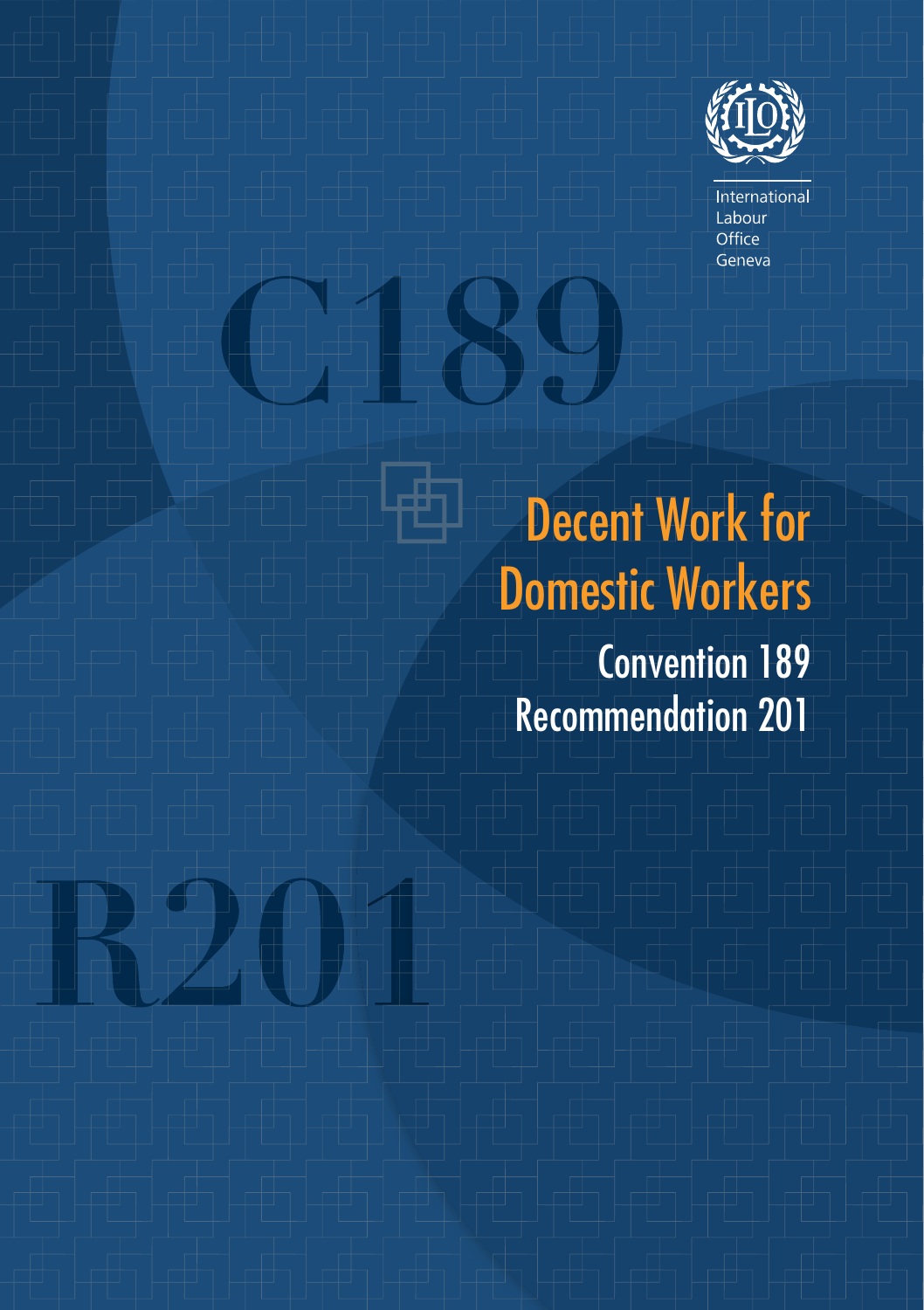# INTERNATIONAL LABOUR CONFERENCE

Convention No. 189 and Recommendation No. 201 Concerning decent work for domestic workers, 2011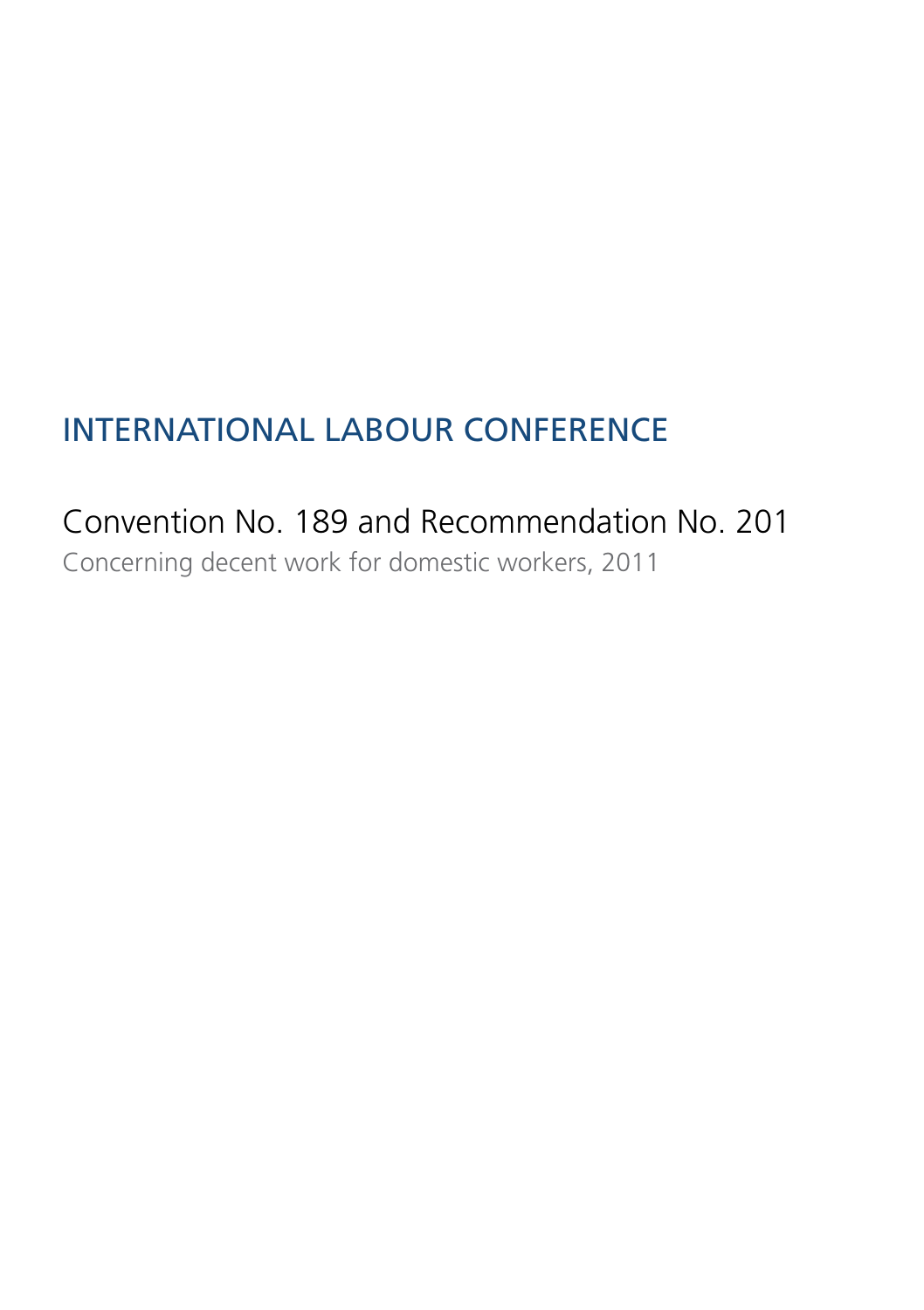Publications of the International Labour Office enjoy copyright under Protocol 2 of the Universal Copyright Convention. Nevertheless, short excerpts from them may be reproduced without authorization, on condition that the source is indicated. For rights of reproduction or translation, application should be made to ILO Publications (Rights and Permissions), International Labour Office, CH-1211 Geneva 22, Switzerland, or by email: pubdroit@ilo.org. The International Labour Office welcomes such applications.

Libraries, institutions and other users registered with reproduction rights organizations may make copies in accordance with the licences issued to them for this purpose. Visit www.ifrro.org to find the reproduction rights organization in your country.

ISBN 978-92-2-125271-9 (print) ISBN 978-92-2-125272-6 (web pdf)

The designations employed in ILO publications, which are in conformity with United Nations practice, and the presentation of material therein do not imply the expression of any opinion whatsoever on the part of the International Labour Office concerning the legal status of any country, area or territory or of its authorities, or concerning the delimitation of its frontiers.

The responsibility for opinions expressed in signed articles, studies and other contributions rests solely with their authors, and publication does not constitute an endorsement by the International Labour Office of the opinions expressed in them.

Reference to names of firms and commercial products and processes does not imply their endorsement by the International Labour Office, and any failure to mention a particular firm, commercial product or process is not a sign of disapproval.

ILO publications and electronic products can be obtained through major booksellers or ILO local offices in many countries, or direct from ILO Publications, International Labour Office, CH-1211 Geneva 22, Switzerland. Catalogues or lists of new publications are available free of charge from the above address, or by email: pubvente@ilo.org

Visit our website: www.ilo.org/publns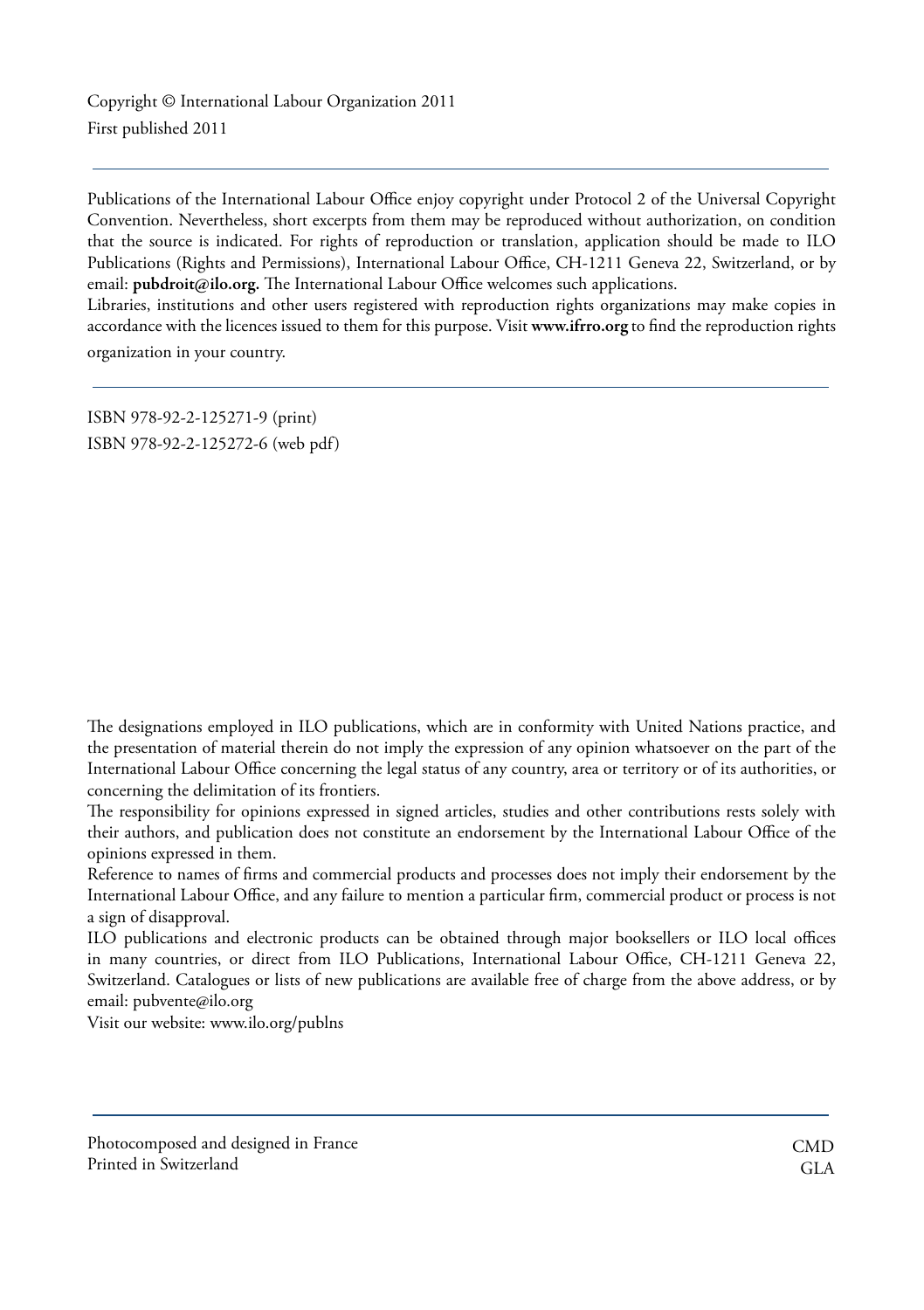# Preface

This booklet presents a set of new international labour standards – Convention No. 189 and Recommendation No. 201 concerning decent work for domestic workers - adopted on 16 June 2011 by the ILO's International Labour Conference.

The Convention and Recommendation are founded on the fundamental premise that domestic workers are neither "servants", nor "members of the family" nor second-class workers.

These standards provide the basis for improving the working and living conditions of tens of millions of domestic workers performing work that has been undervalued historically and traditionally done by women. They embrace a large and growing category of workers who are often migrants or members of disadvantaged communities. Their work is often hidden, their vulnerability high.

The Convention and Recommendation are historic because, for the first time, international instruments are applied to an essentially informal segment of the global workforce. Due recognition is given to the social and economic value of domestic work. These instruments provide the basis for ensuring that under the law, domestic workers have the respect and rights that workers in the formal economy have long fought for and acquired. Yet, as always, the adoption of these standards is a beginning – they need to be ratified and implemented. Now begins the collective task of ILO constituents to ensure their concrete application at the country level.

It is fitting that these standards were adopted during the 100th session of the International Labour Conference – a significant milestone in the Organization's history. We have reached this point through the efforts of many, not least those of domestic workers themselves who have tenaciously mobilized to secure their rights and improved conditions of work, often in very difficult circumstances.

Convention No. 189 guarantees minimum labour protections to domestic workers on par with other categories of workers, while allowing for considerable flexibility in implementation. The accompanying Recommendation provides practical and useful guidance on how to give effect to the obligations embedded in the Convention.

Bringing domestic workers into the fold of the international labour standards system is a crucial development in moving towards the goal of decent work for all. Domestic workers are entitled to decent work as are all workers.

> Juan Somavia Director-General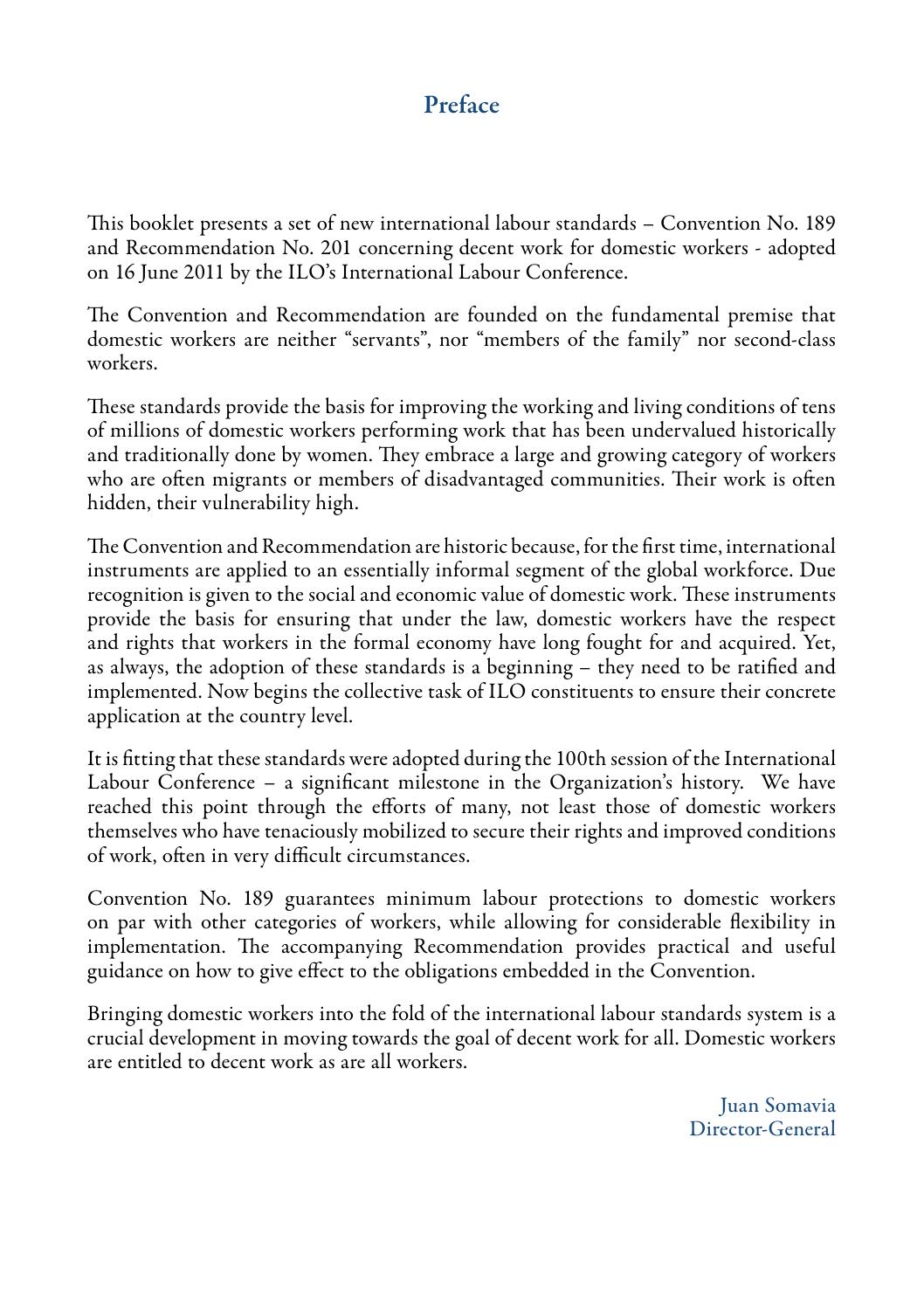For further information: Conditions of Work and Employment Branch Social Protection Sector International Labour Office CH-1211 Geneva 22, Switzerland Tel: +41-22-799-6754 Fax: +41-22-799-8451 e-mail: travail@ilo.org

www.ilo.org/travail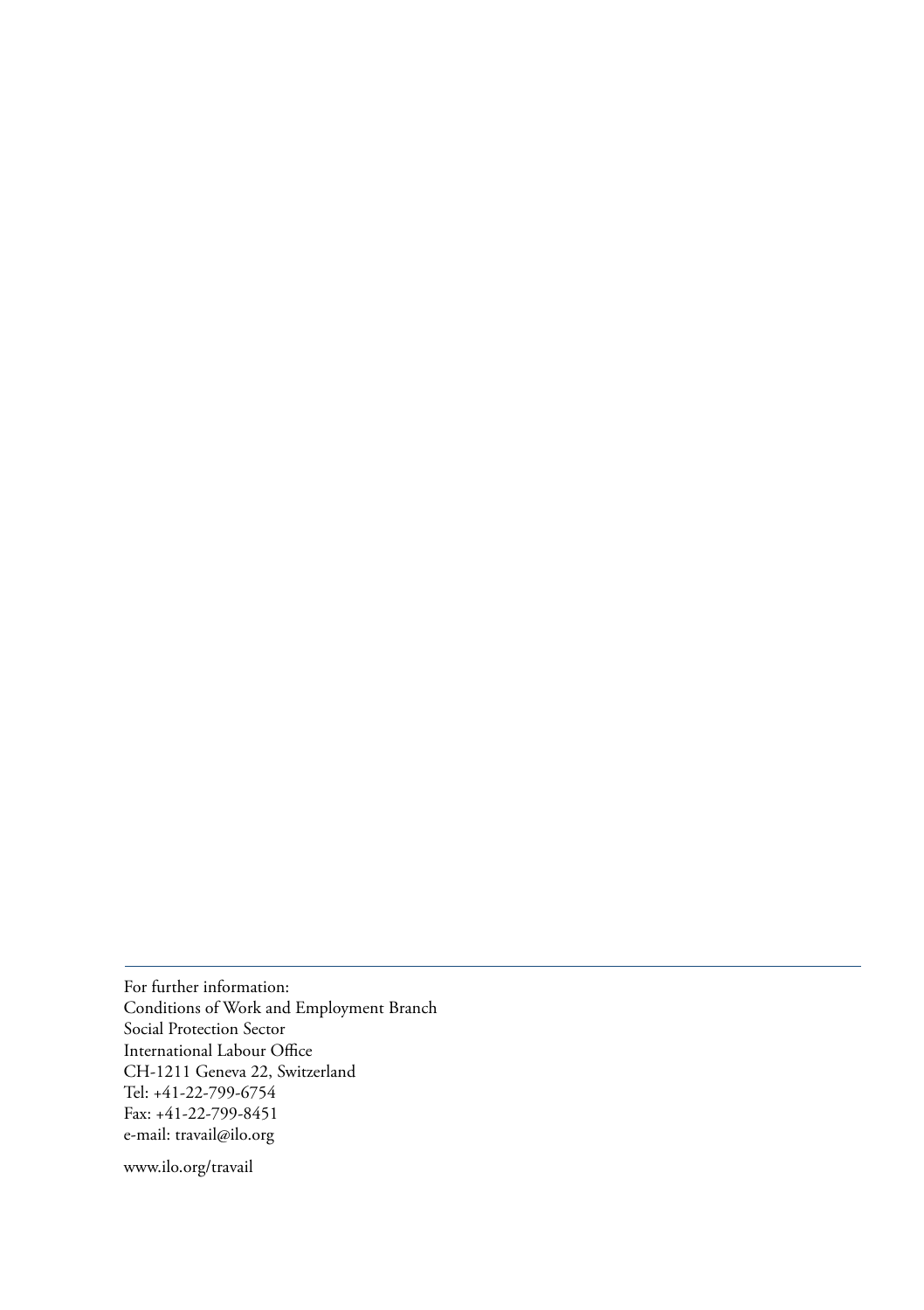# Convention 189

### CONVENTION CONCERNING DECENT WORK FOR DOMESTIC WORKERS

The General Conference of the International Labour Organization,

- Having been convened at Geneva by the Governing Body of the International Labour Office, and having met in its 100th Session on 1 June 2011, and
- Mindful of the commitment of the International Labour Organization to promote decent work for all through the achievement of the goals of the ILO Declaration on Fundamental Principles and Rights at Work and the ILO Declaration on Social Justice for a Fair Globalization, and
- Recognizing the significant contribution of domestic workers to the global economy, which includes increasing paid job opportunities for women and men workers with family responsibilities, greater scope for caring for ageing populations, children and persons with a disability, and substantial income transfers within and between countries, and
- Considering that domestic work continues to be undervalued and invisible and is mainly carried out by women and girls, many of whom are migrants or members of disadvantaged communities and who are particularly vulnerable to discrimination in respect of conditions of employment and of work, and to other abuses of human rights, and
- Considering also that in developing countries with historically scarce opportunities for formal employment, domestic workers constitute a significant proportion of the national workforce and remain among the most marginalized, and
- Recalling that international labour Conventions and Recommendations apply to all workers, including domestic workers, unless otherwise provided, and
- Noting the particular relevance for domestic workers of the Migration for Employment Convention (Revised), 1949 (No. 97), the Migrant Workers (Supplementary Provisions) Convention, 1975 (No. 143), the Workers with Family Responsibilities Convention, 1981 (No. 156), the Private Employment Agencies Convention, 1997 (No. 181), and the Employment Relationship Recommendation, 2006 (No. 198), as well as of the ILO Multilateral Framework on Labour Migration: Non-binding principles and guidelines for a rights-based approach to labour migration (2006), and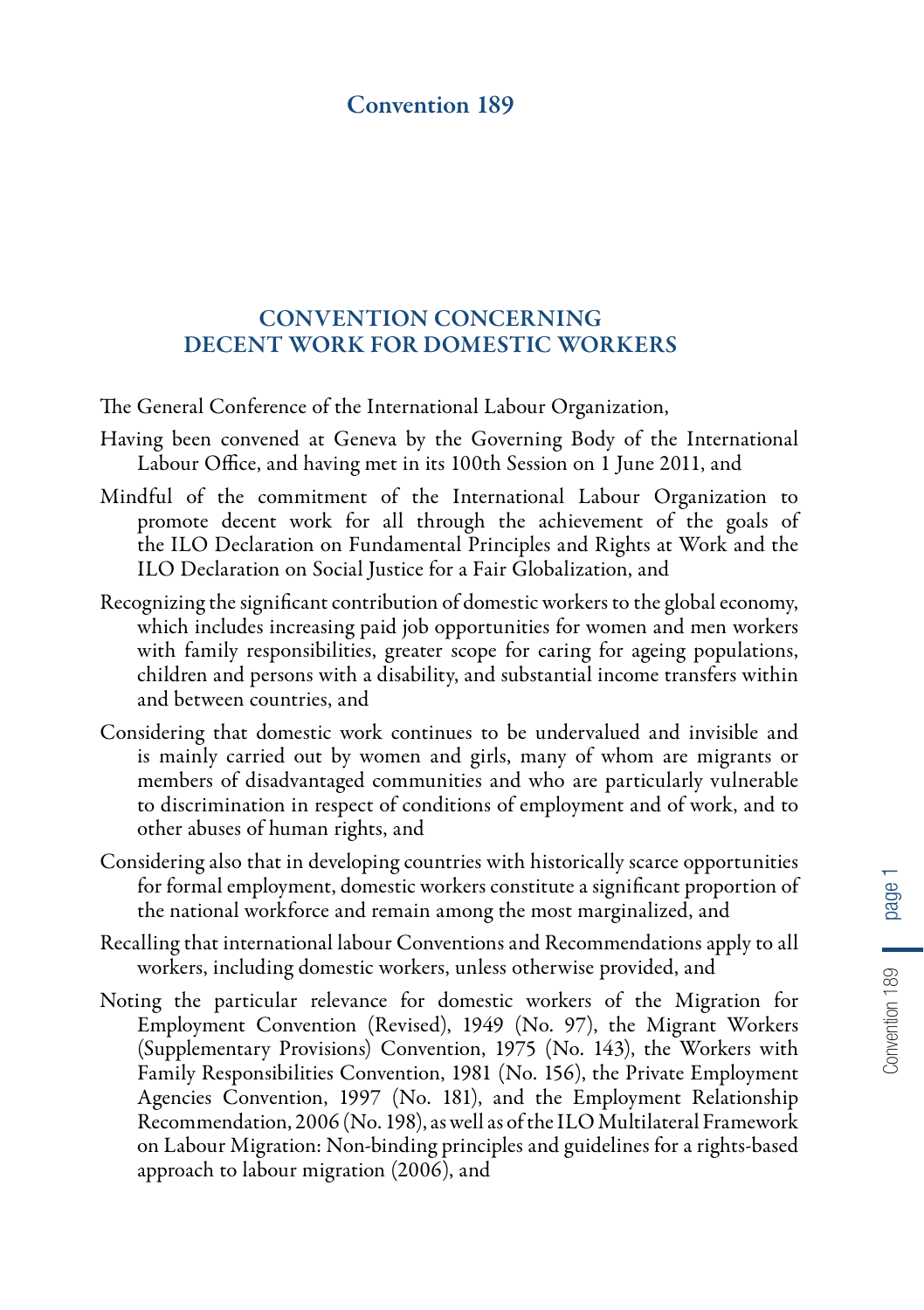- Recognizing the special conditions under which domestic work is carried out that make it desirable to supplement the general standards with standards specific to domestic workers so as to enable them to enjoy their rights fully, and
- Recalling other relevant international instruments such as the Universal Declaration of Human Rights, the International Covenant on Civil and Political Rights, the International Covenant on Economic, Social and Cultural Rights, the International Convention on the Elimination of All Forms of Racial Discrimination, the Convention on the Elimination of All Forms of Discrimination against Women, the United Nations Convention against Transnational Organized Crime, and in particular its Protocol to Prevent, Suppress and Punish Trafficking in Persons, Especially Women and Children and its Protocol against the Smuggling of migrants by Land, Sea and Air, the Convention on the Rights of the Child and the International Convention on the Protection of the Rights of All Migrant Workers and Members of Their Families, and
- Having decided upon the adoption of certain proposals concerning decent work for domestic workers, which is the fourth item on the agenda of the session, and
- Having determined that these proposals shall take the form of an international Convention;

adopts this sixteenth day of June of the year two thousand and eleven the following Convention, which may be cited as the Domestic Workers Convention, 2011.

#### *Article 1*

For the purpose of this Convention:

- (a) the term "domestic work" means work performed in or for a household or households;
- (b) the term "domestic worker" means any person engaged in domestic work within an employment relationship;
- (c) a person who performs domestic work only occasionally or sporadically and not on an occupational basis is not a domestic worker.

#### *Article 2*

1. The Convention applies to all domestic workers.

2. A Member which ratifies this Convention may, after consulting with the most representative organizations of employers and workers and, where they exist, with organizations representative of domestic workers and those representative of employers of domestic workers, exclude wholly or partly from its scope:

- (a) categories of workers who are otherwise provided with at least equivalent protection;
- (b) limited categories of workers in respect of which special problems of a substantial nature arise.

3. Each Member which avails itself of the possibility afforded in the preceding paragraph shall, in its first report on the application of the Convention under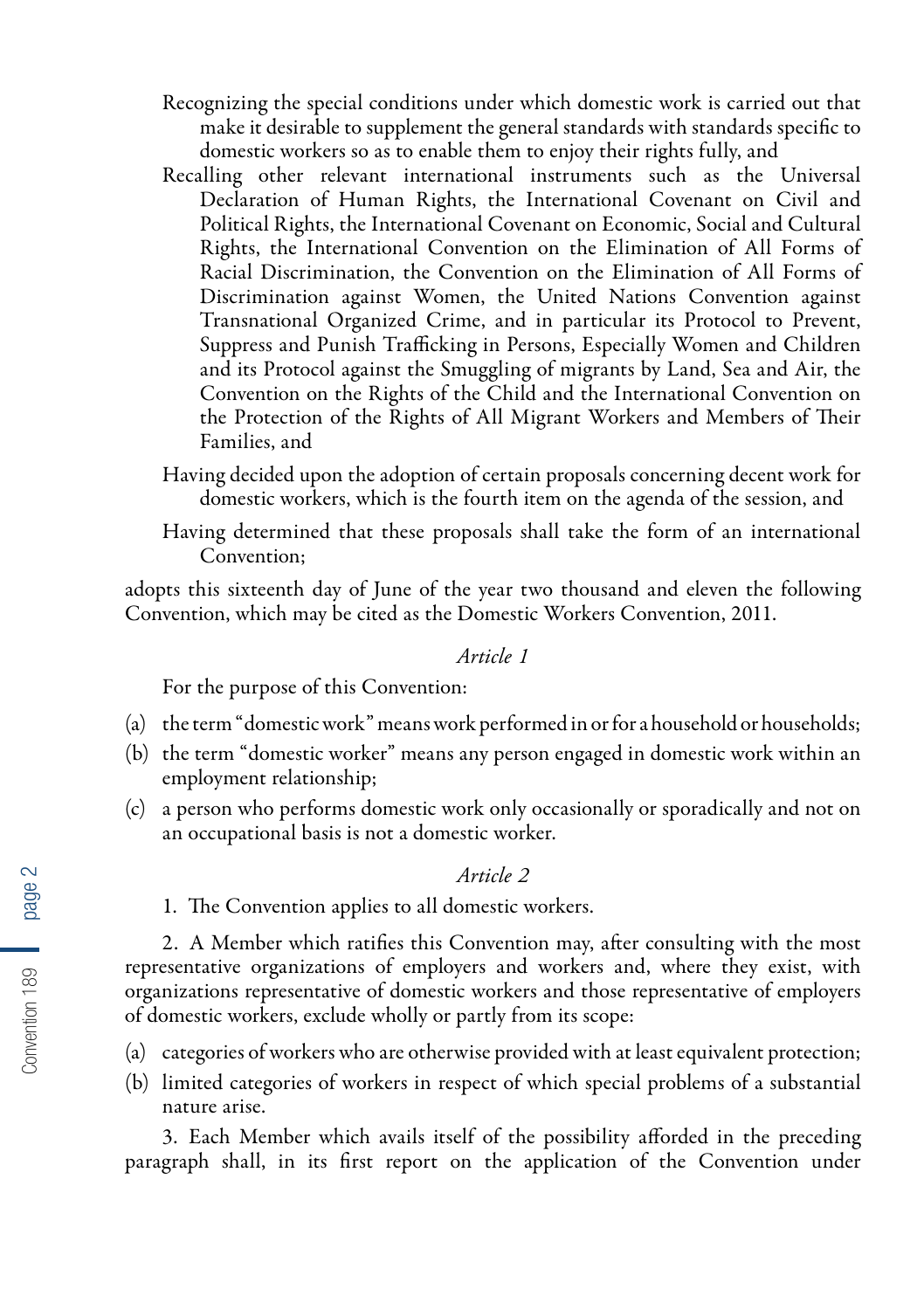article 22 of the Constitution of the International Labour Organisation, indicate any particular category of workers thus excluded and the reasons for such exclusion and, in subsequent reports, specify any measures that may have been taken with a view to extending the application of the Convention to the workers concerned.

#### *Article 3*

1. Each Member shall take measures to ensure the effective promotion and protection of the human rights of all domestic workers, as set out in this Convention.

2. Each Member shall, in relation to domestic workers, take the measures set out in this Convention to respect, promote and realize the fundamental principles and rights at work, namely:

- (a) freedom of association and the effective recognition of the right to collective bargaining;
- (b) the elimination of all forms of forced or compulsory labour;
- (c) the effective abolition of child labour; and
- (d) the elimination of discrimination in respect of employment and occupation.

3. In taking measures to ensure that domestic workers and employers of domestic workers enjoy freedom of association and the effective recognition of the right to collective bargaining, Members shall protect the right of domestic workers and employers of domestic workers to establish and, subject to the rules of the organization concerned, to join organizations, federations and confederations of their own choosing.

#### *Article 4*

1. Each Member shall set a minimum age for domestic workers consistent with the provisions of the Minimum Age Convention, 1973 (No. 138), and the Worst Forms of Child Labour Convention, 1999 (No. 182), and not lower than that established by national laws and regulations for workers generally.

2. Each Member shall take measures to ensure that work performed by domestic workers who are under the age of 18 and above the minimum age of employment does not deprive them of compulsory education, or interfere with opportunities to participate in further education or vocational training.

#### *Article 5*

Each Member shall take measures to ensure that domestic workers enjoy effective protection against all forms of abuse, harassment and violence.

#### *Article 6*

Each Member shall take measures to ensure that domestic workers, like workers generally, enjoy fair terms of employment as well as decent working conditions and, if they reside in the household, decent living conditions that respect their privacy.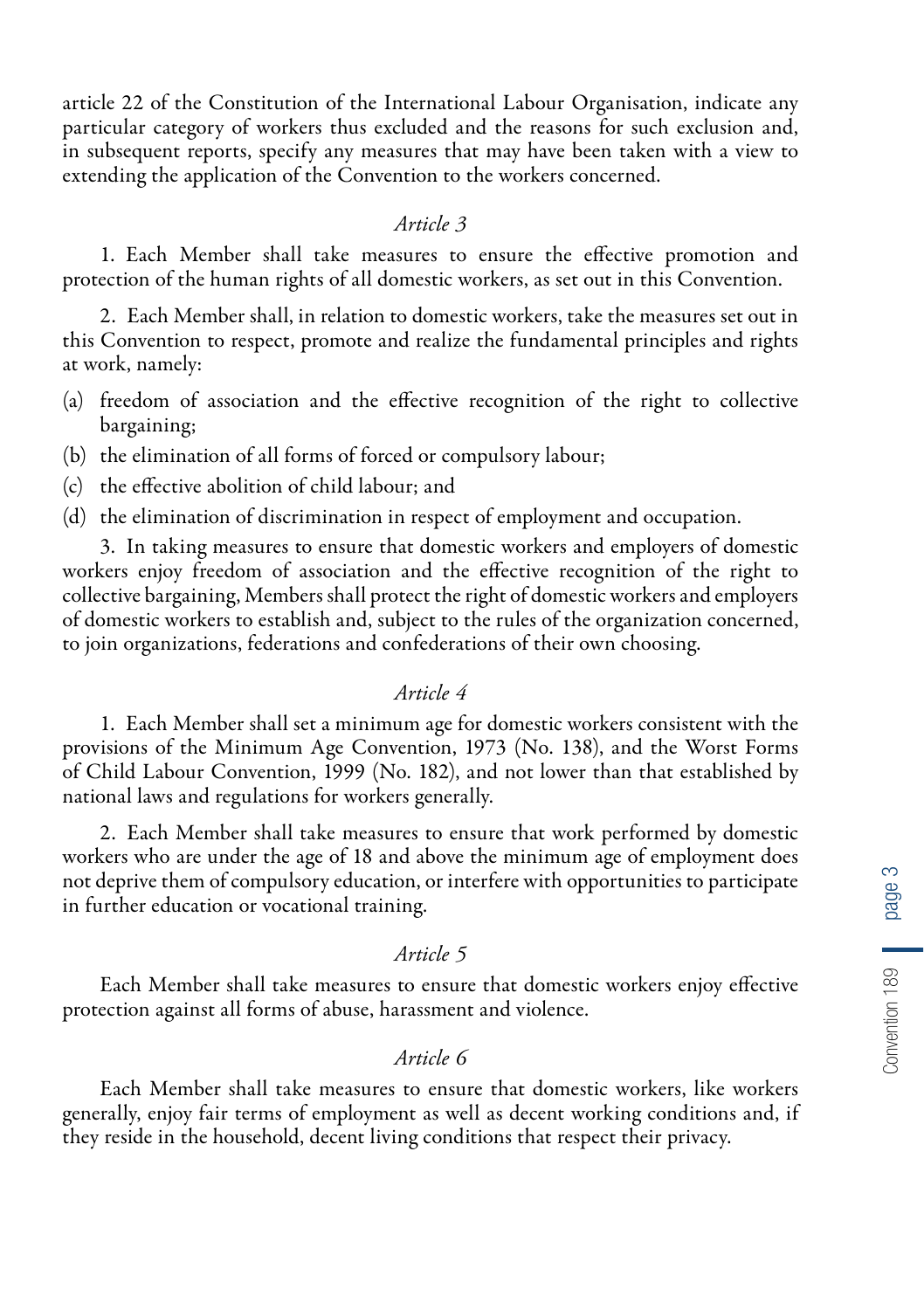#### *Article 7*

Each Member shall take measures to ensure that domestic workers are informed of their terms and conditions of employment in an appropriate, verifiable and easily understandable manner and preferably, where possible, through written contracts in accordance with national laws, regulations or collective agreements, in particular:

- (a) the name and address of the employer and of the worker;
- (b) the address of the usual workplace or workplaces;
- (c) the starting date and, where the contract is for a specified period of time, its duration;
- (d) the type of work to be performed;
- (e) the remuneration, method of calculation and periodicity of payments;
- (f) the normal hours of work;
- (g) paid annual leave, and daily and weekly rest periods;
- (h) the provision of food and accommodation, if applicable;
- (i) the period of probation or trial period, if applicable;
- (j) the terms of repatriation, if applicable; and
- (k) terms and conditions relating to the termination of employment, including any period of notice by either the domestic worker or the employer.

#### *Article 8*

1. National laws and regulations shall require that migrant domestic workers who are recruited in one country for domestic work in another receive a written job offer, or contract of employment that is enforceable in the country in which the work is to be performed, addressing the terms and conditions of employment referred to in Article 7, prior to crossing national borders for the purpose of taking up the domestic work to which the offer or contract applies.

2. The preceding paragraph shall not apply to workers who enjoy freedom of movement for the purpose of employment under bilateral, regional or multilateral agreements, or within the framework of regional economic integration areas.

3. Members shall take measures to cooperate with each other to ensure the effective application of the provisions of this Convention to migrant domestic workers.

4. Each Member shall specify, by means of laws, regulations or other measures, the conditions under which migrant domestic workers are entitled to repatriation on the expiry or termination of the employment contract for which they were recruited.

#### *Article 9*

Each Member shall take measures to ensure that domestic workers:

- (a) are free to reach agreement with their employer or potential employer on whether to reside in the household;
- (b) who reside in the household are not obliged to remain in the household or with household members during periods of daily and weekly rest or annual leave; and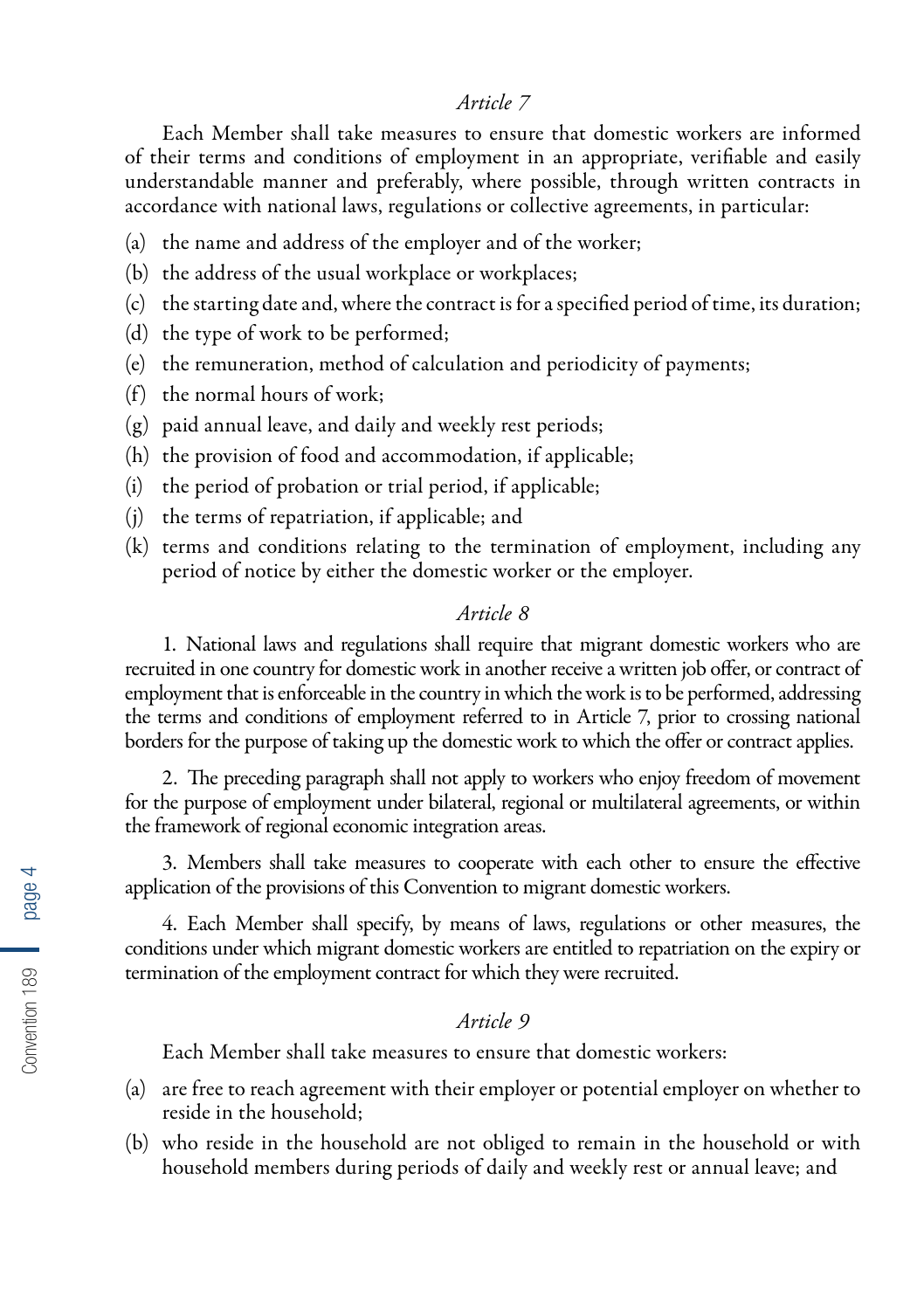(c) are entitled to keep in their possession their travel and identity documents.

#### *Article 10*

1. Each Member shall take measures towards ensuring equal treatment between domestic workers and workers generally in relation to normal hours of work, overtime compensation, periods of daily and weekly rest and paid annual leave in accordance with national laws, regulations or collective agreements, taking into account the special characteristics of domestic work.

2. Weekly rest shall be at least 24 consecutive hours.

3. Periods during which domestic workers are not free to dispose of their time as they please and remain at the disposal of the household in order to respond to possible calls shall be regarded as hours of work to the extent determined by national laws, regulations or collective agreements, or any other means consistent with national practice.

#### *Article 11*

Each Member shall take measures to ensure that domestic workers enjoy minimum wage coverage, where such coverage exists, and that remuneration is established without discrimination based on sex.

#### *Article 12*

1. Domestic workers shall be paid directly in cash at regular intervals at least once a month. Unless provided for by national laws, regulations or collective agreements, payment may be made by bank transfer, bank cheque, postal cheque, money order or other lawful means of monetary payment, with the consent of the worker concerned.

2. National laws, regulations, collective agreements or arbitration awards may provide for the payment of a limited proportion of the remuneration of domestic workers in the form of payments in kind that are not less favourable than those generally applicable to other categories of workers, provided that measures are taken to ensure that such payments in kind are agreed to by the worker, are for the personal use and benefit of the worker, and that the monetary value attributed to them is fair and reasonable.

#### *Article 13*

1. Every domestic worker has the right to a safe and healthy working environment. Each Member shall take, in accordance with national laws, regulations and practice, effective measures, with due regard for the specific characteristics of domestic work, to ensure the occupational safety and health of domestic workers.

2. The measures referred to in the preceding paragraph may be applied progressively, in consultation with the most representative organizations of employers and workers and, where they exist, with organizations representative of domestic workers and those representative of employers of domestic workers.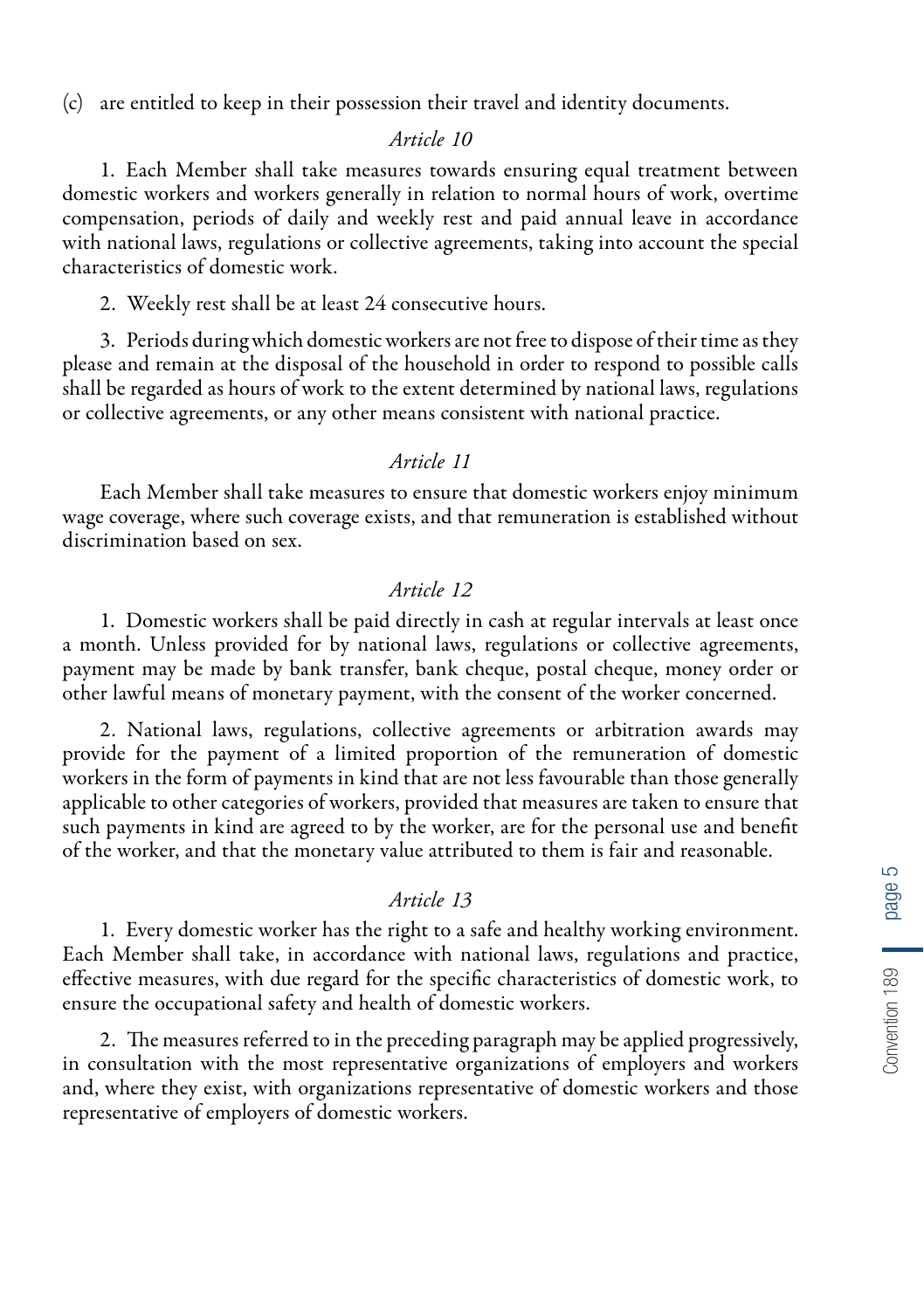#### *Article 14*

1. Each Member shall take appropriate measures, in accordance with national laws and regulations and with due regard for the specific characteristics of domestic work, to ensure that domestic workers enjoy conditions that are not less favourable than those applicable to workers generally in respect of social security protection, including with respect to maternity.

2. The measures referred to in the preceding paragraph may be applied progressively, in consultation with the most representative organizations of employers and workers and, where they exist, with organizations representative of domestic workers and those representative of employers of domestic workers.

#### *Article 15*

1. To effectively protect domestic workers, including migrant domestic workers, recruited or placed by private employment agencies, against abusive practices, each Member shall:

- (a) determine the conditions governing the operation of private employment agencies recruiting or placing domestic workers, in accordance with national laws, regulations and practice;
- (b) ensure that adequate machinery and procedures exist for the investigation of complaints, alleged abuses and fraudulent practices concerning the activities of private employment agencies in relation to domestic workers;
- (c) adopt all necessary and appropriate measures, within its jurisdiction and, where appropriate, in collaboration with other Members, to provide adequate protection for and prevent abuses of domestic workers recruited or placed in its territory by private employment agencies. These shall include laws or regulations that specify the respective obligations of the private employment agency and the household towards the domestic worker and provide for penalties, including prohibition of those private employment agencies that engage in fraudulent practices and abuses;
- (d) consider, where domestic workers are recruited in one country for work in another, concluding bilateral, regional or multilateral agreements to prevent abuses and fraudulent practices in recruitment, placement and employment; and
- (e) take measures to ensure that fees charged by private employment agencies are not deducted from the remuneration of domestic workers.

2. In giving effect to each of the provisions of this Article, each Member shall consult with the most representative organizations of employers and workers and, where they exist, with organizations representative of domestic workers and those representative of employers of domestic workers.

#### *Article 16*

Each Member shall take measures to ensure, in accordance with national laws, regulations and practice, that all domestic workers, either by themselves or through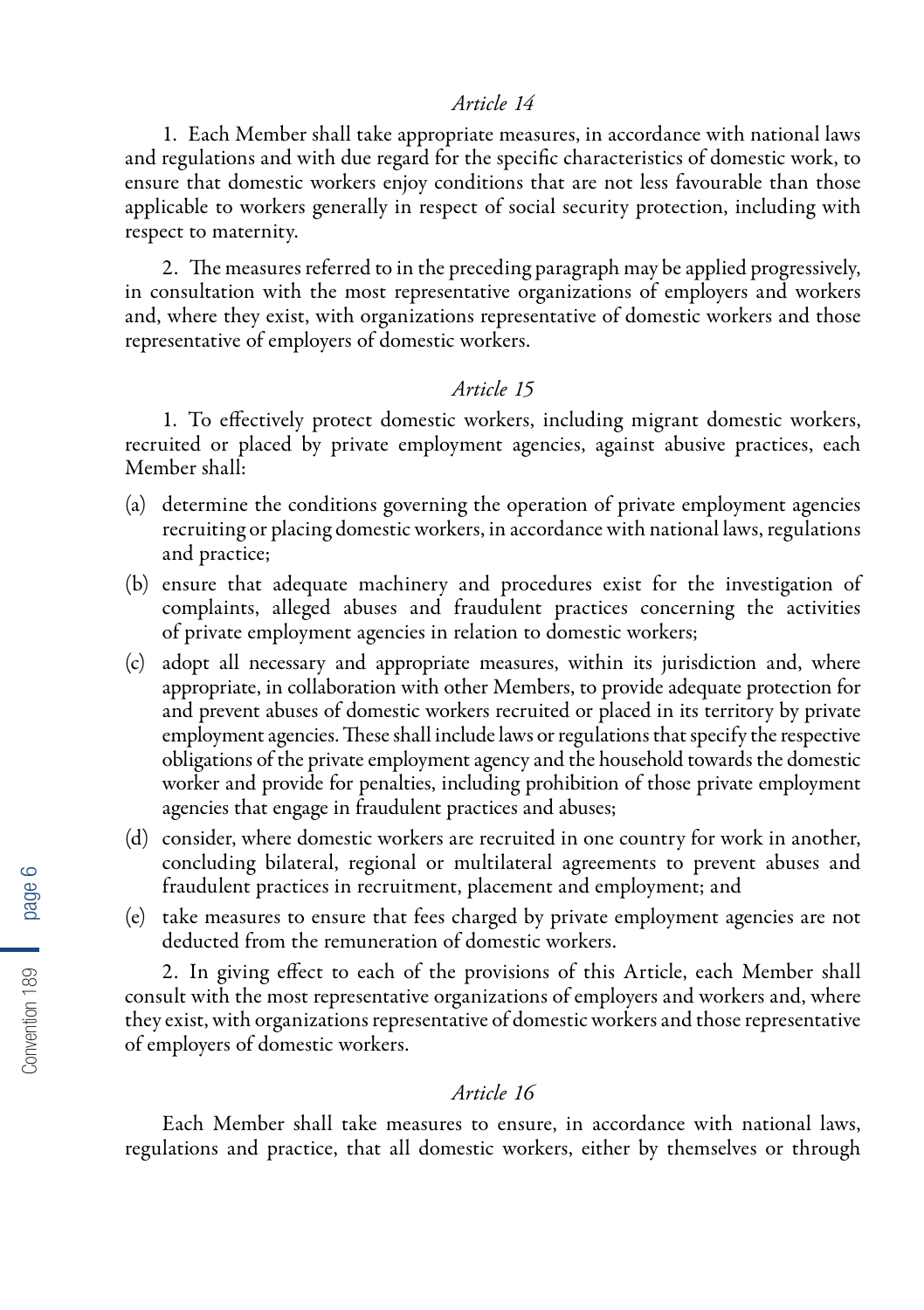a representative, have effective access to courts, tribunals or other dispute resolution mechanisms under conditions that are not less favourable than those available to workers generally.

#### *Article 17*

1. Each Member shall establish effective and accessible complaint mechanisms and means of ensuring compliance with national laws and regulations for the protection of domestic workers.

2. Each Member shall develop and implement measures for labour inspection, enforcement and penalties with due regard for the special characteristics of domestic work, in accordance with national laws and regulations.

3. In so far as compatible with national laws and regulations, such measures shall specify the conditions under which access to household premises may be granted, having due respect for privacy.

#### *Article 18*

Each Member shall implement the provisions of this Convention, in consultation with the most representative employers' and workers' organizations, through laws and regulations, as well as through collective agreements or additional measures consistent with national practice, by extending or adapting existing measures to cover domestic workers or by developing specific measures for them, as appropriate.

#### *Article 19*

This Convention does not affect more favourable provisions applicable to domestic workers under other international labour Conventions.

#### *Article 20*

The formal ratifications of this Convention shall be communicated to the Director-General of the International Labour Office for registration.

#### *Article 21*

1. This Convention shall be binding only upon those Members of the International Labour Organization whose ratifications have been registered with the Director-General of the International Labour Office.

2. It shall come into force twelve months after the date on which the ratifications of two Members have been registered with the Director-General.

3. Thereafter, this Convention shall come into force for any Member twelve months after the date on which its ratification is registered.

#### *Article 22*

1. A Member which has ratified this Convention may denounce it after the expiration of ten years from the date on which the Convention first comes into force,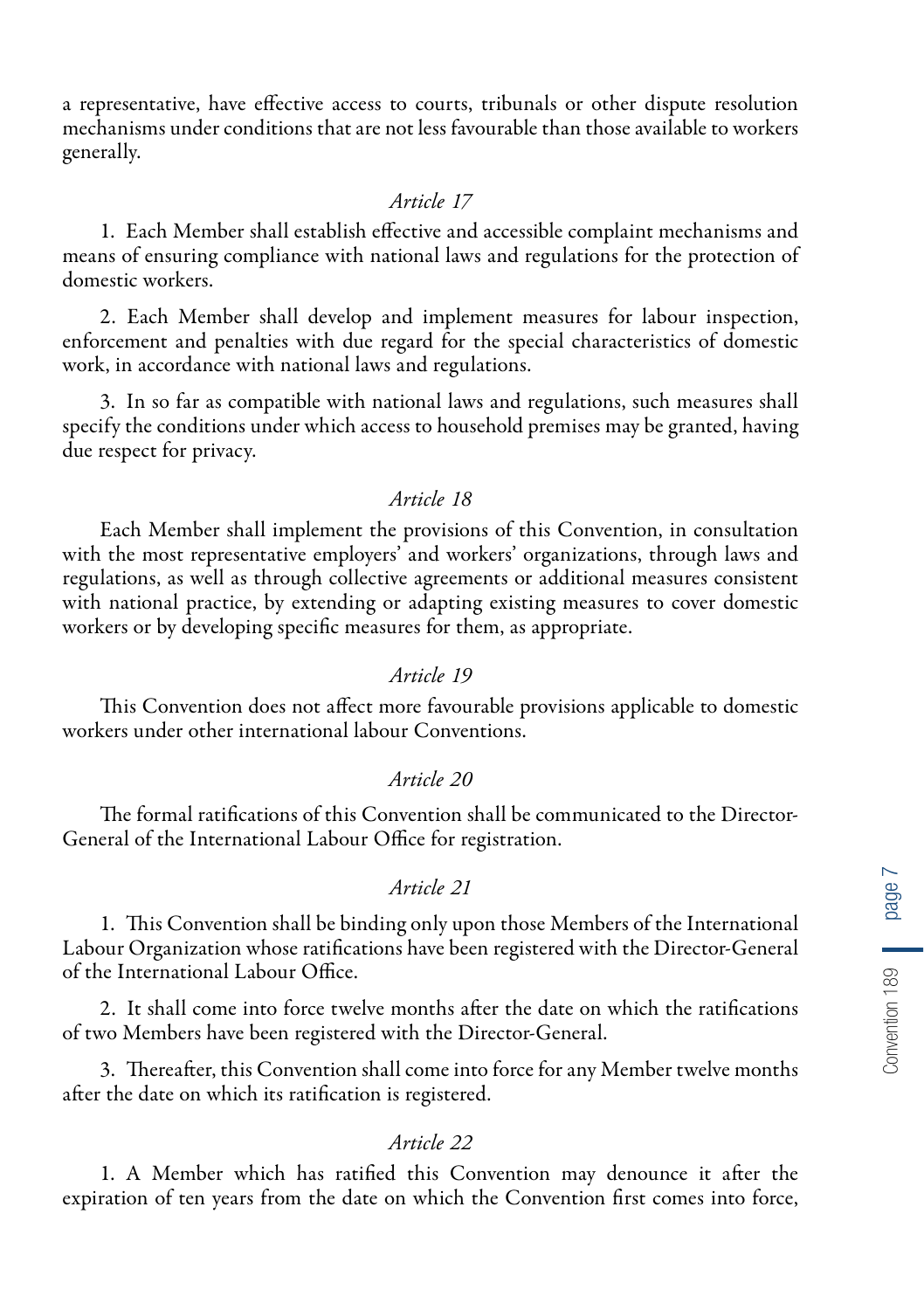by an act communicated to the Director-General of the International Labour Office for registration. Such denunciation shall not take effect until one year after the date on which it is registered.

2. Each Member which has ratified this Convention and which does not, within the year following the expiration of the period of ten years mentioned in the preceding paragraph, exercise the right of denunciation provided for in this Article, will be bound for another period of ten years and, thereafter, may denounce this Convention within the first year of each new period of ten years under the terms provided for in this Article.

#### *Article 23*

1. The Director-General of the International Labour Office shall notify all Members of the International Labour Organization of the registration of all ratifications and denunciations that have been communicated by the Members of the Organization.

2. When notifying the Members of the Organization of the registration of the second ratification that has been communicated, the Director-General shall draw the attention of the Members of the Organization to the date upon which the Convention will come into force.

#### *Article 24*

The Director-General of the International Labour Office shall communicate to the Secretary-General of the United Nations for registration in accordance with Article 102 of the Charter of the United Nations full particulars of all ratifications and denunciations that have been registered.

#### *Article 25*

At such times as it may consider necessary, the Governing Body of the International Labour Office shall present to the General Conference a report on the working of this Convention and shall examine the desirability of placing on the agenda of the Conference the question of its revision in whole or in part.

#### *Article 26*

1. Should the Conference adopt a new Convention revising this Convention, then, unless the new Convention otherwise provides:

- (a) the ratification by a Member of the new revising Convention shall ipso jure involve the immediate denunciation of this Convention, notwithstanding the provisions of Article 22, if and when the new revising Convention shall have come into force;
- (b) as from the date when the new revising Convention comes into force, this Convention shall cease to be open to ratification by the Members.

2. This Convention shall in any case remain in force in its actual form and content for those Members which have ratified it but have not ratified the revising Convention.

#### *Article 27*

The English and French versions of the text of this Convention are equally authoritative.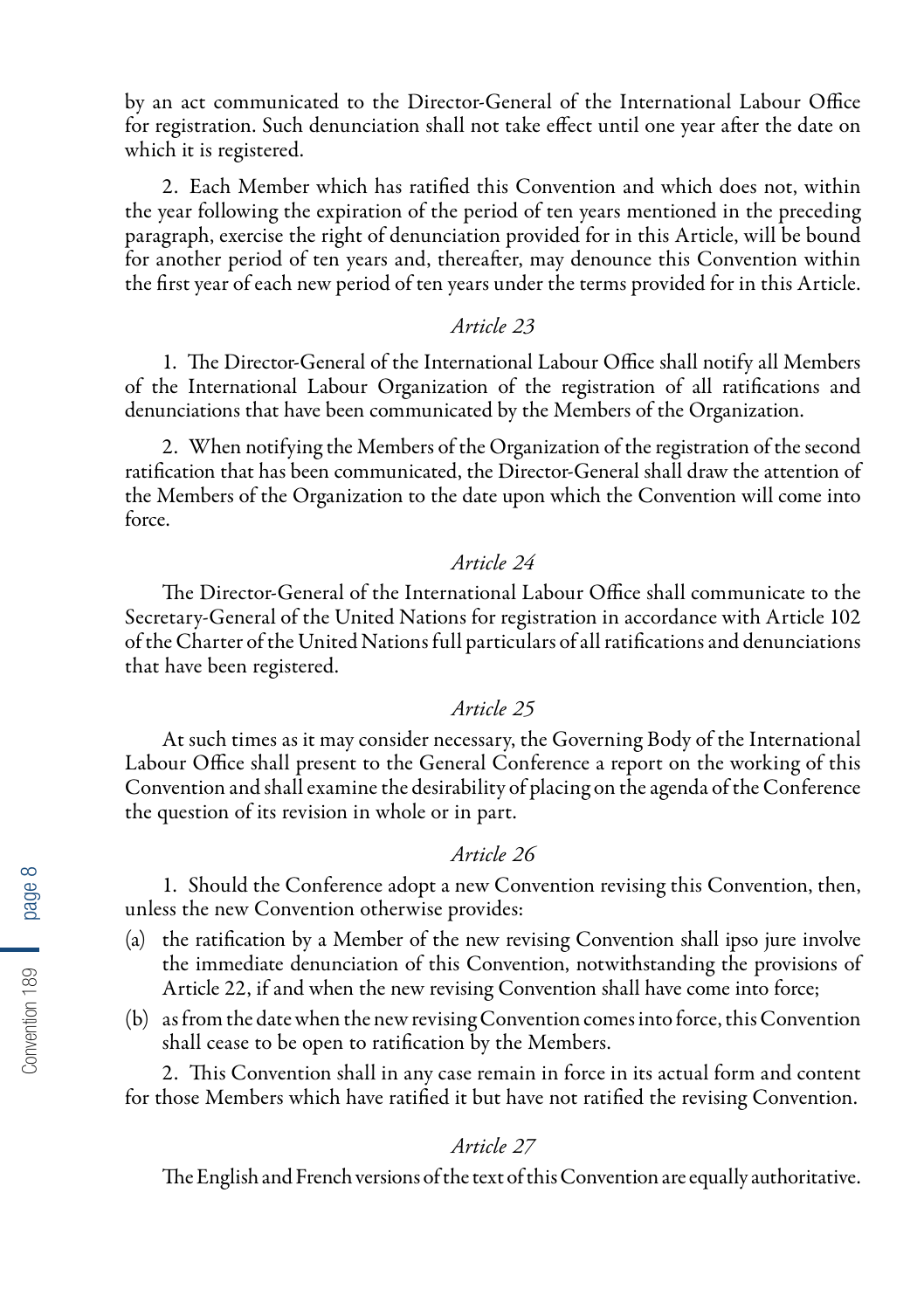# Recommendation 201

## RECOMMENDATION CONCERNING DECENT WORK FOR DOMESTIC WORKERS

The General Conference of the International Labour Organization,

Having been convened at Geneva by the Governing Body of the International Labour Office, and having met in its 100th Session on 1 June 2011, and

Having adopted the Domestic Workers Convention, 2011, and

Having decided upon the adoption of certain proposals with regard to decent work for domestic workers, which is the fourth item on the agenda of the session, and

Having determined that these proposals shall take the form of a Recommendation supplementing the Domestic Workers Convention, 2011;

adopts this sixteenth day of June of the year two thousand and eleven the following Recommendation, which may be cited as the Domestic Workers Recommendation, 2011.

1. The provisions of this Recommendation supplement those of the Domestic Workers Convention, 2011 ("the Convention"), and should be considered in conjunction with them.

2. In taking measures to ensure that domestic workers enjoy freedom of association and the effective recognition of the right to collective bargaining, Members should:

- (a) identify and eliminate any legislative or administrative restrictions or other obstacles to the right of domestic workers to establish their own organizations or to join the workers' organizations of their own choosing and to the right of organizations of domestic workers to join workers' organizations, federations and confederations;
- (b) give consideration to taking or supporting measures to strengthen the capacity of workers' and employers' organizations, organizations representing domestic workers and those of employers of domestic workers, to promote effectively the interests of their members, provided that at all times the independence and autonomy, within the law, of such organizations are protected.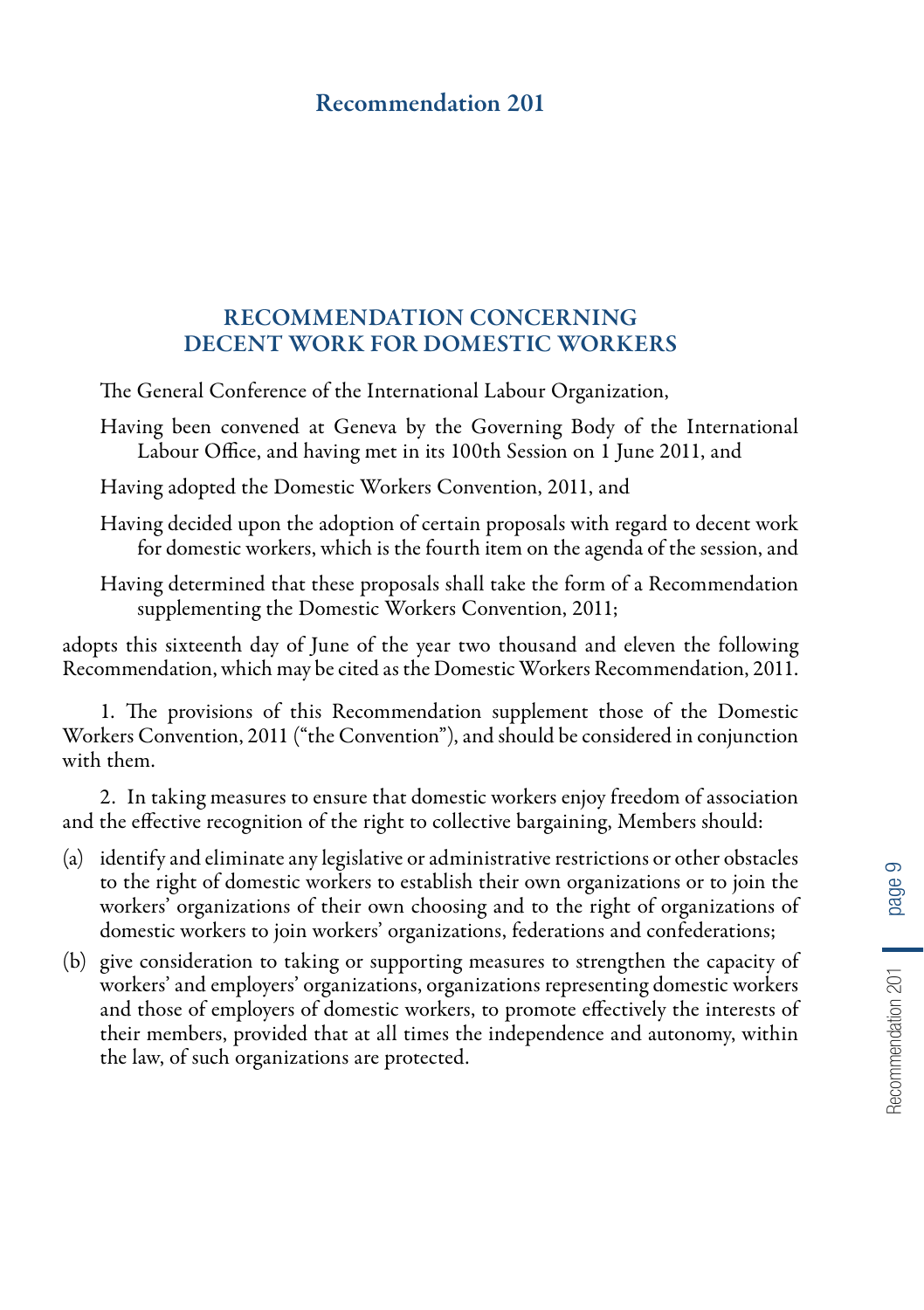3. In taking measures for the elimination of discrimination in respect of employment and occupation, Members should, consistent with international labour standards, among other things:

- (a) make sure that arrangements for work-related medical testing respect the principle of the confidentiality of personal data and the privacy of domestic workers, and are consistent with the ILO code of practice "Protection of workers' personal data" (1997), and other relevant international data protection standards;
- (b) prevent any discrimination related to such testing; and
- (c) ensure that no domestic worker is required to undertake HIV or pregnancy testing, or to disclose HIV or pregnancy status.

4. Members giving consideration to medical testing for domestic workers should consider:

- (a) making public health information available to members of the households and domestic workers on the primary health and disease concerns that give rise to any needs for medical testing in each national context;
- (b) making information available to members of the households and domestic workers on voluntary medical testing, medical treatment, and good health and hygiene practices, consistent with public health initiatives for the community generally; and
- (c) distributing information on best practices for work-related medical testing, appropriately adapted to reflect the special nature of domestic work.

5. (1) Taking into account the provisions of the Worst Forms of Child Labour Convention, 1999 (No. 182), and Recommendation (No. 190), Members should identify types of domestic work that, by their nature or the circumstances in which they are carried out, are likely to harm the health, safety or morals of children, and should also prohibit and eliminate such child labour.

(2) When regulating the working and living conditions of domestic workers, Members should give special attention to the needs of domestic workers who are under the age of 18 and above the minimum age of employment as defined by national laws and regulations, and take measures to protect them, including by:

- (a) strictly limiting their hours of work to ensure adequate time for rest, education and training, leisure activities and family contacts;
- (b) prohibiting night work;
- (c) placing restrictions on work that is excessively demanding, whether physically or psychologically; and
- (d) establishing or strengthening mechanisms to monitor their working and living conditions.

6. (1) Members should provide appropriate assistance, when necessary, to ensure that domestic workers understand their terms and conditions of employment.

Recommendation 201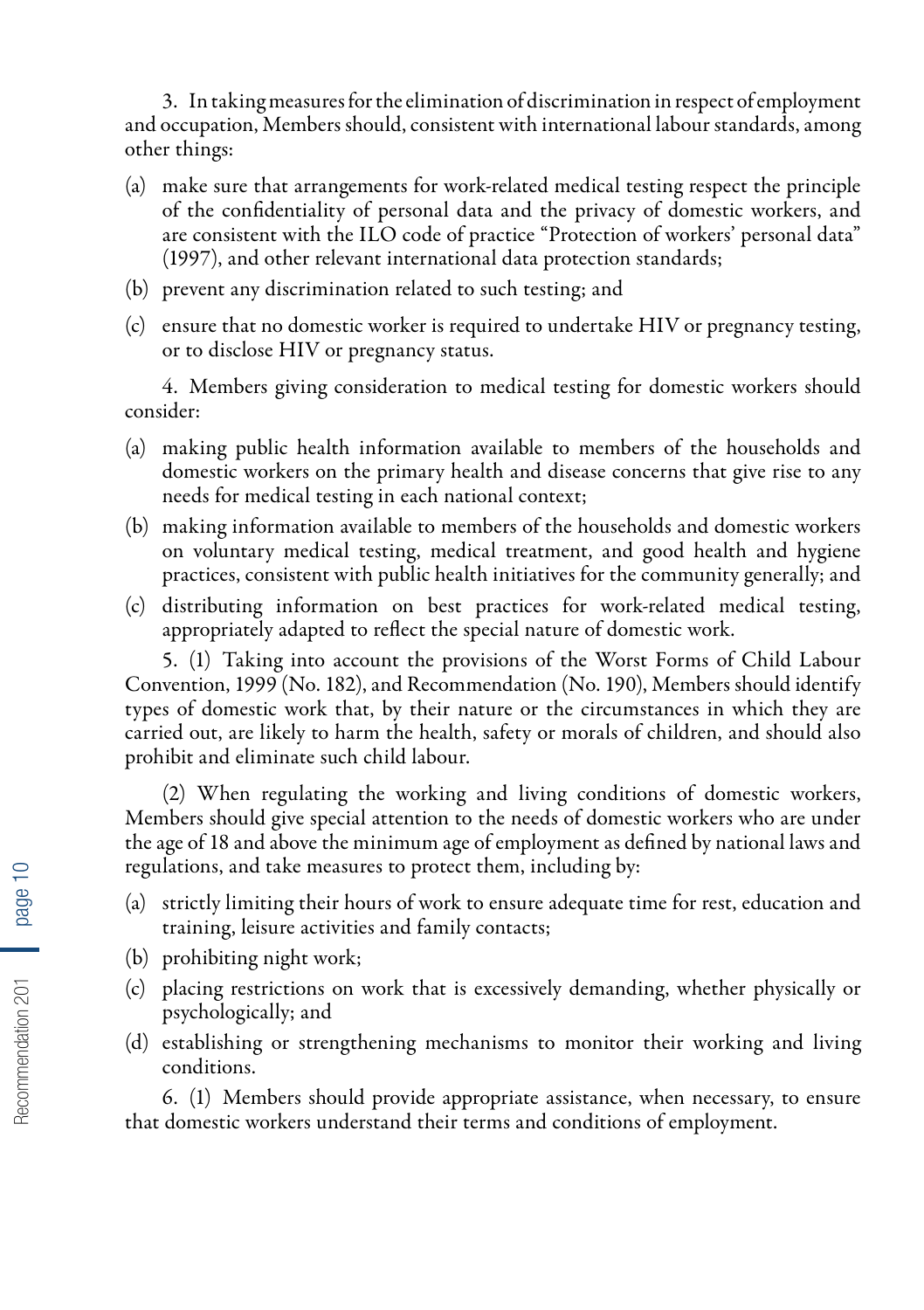(2) Further to the particulars listed in Article 7 of the Convention, the terms and conditions of employment should also include:

- (a) a job description;
- (b) sick leave and, if applicable, any other personal leave;
- (c) the rate of pay or compensation for overtime and standby consistent with Article 10(3) of the Convention;
- (d) any other payments to which the domestic worker is entitled;
- (e) any payments in kind and their monetary value;
- (f) details of any accommodation provided; and
- (g) any authorized deductions from the worker's remuneration.

(3) Members should consider establishing a model contract of employment for domestic work, in consultation with the most representative organizations of employers and workers and, where they exist, with organizations representative of domestic workers and those representative of employers of domestic workers.

(4) The model contract should at all times be made available free of charge to domestic workers, employers, representative organizations and the general public.

7. Members should consider establishing mechanisms to protect domestic workers from abuse, harassment and violence, such as:

- (a) establishing accessible complaint mechanisms for domestic workers to report cases of abuse, harassment and violence;
- (b) ensuring that all complaints of abuse, harassment and violence are investigated, and prosecuted, as appropriate; and
- (c) establishing programmes for the relocation from the household and rehabilitation of domestic workers subjected to abuse, harassment and violence, including the provision of temporary accommodation and health care.

8. (1) Hours of work, including overtime and periods of standby consistent with Article 10(3) of the Convention, should be accurately recorded, and this information should be freely accessible to the domestic worker.

(2) Members should consider developing practical guidance in this respect, in consultation with the most representative organizations of employers and workers and, where they exist, with organizations representative of domestic workers and those representative of employers of domestic workers.

9. (1) With respect to periods during which domestic workers are not free to dispose of their time as they please and remain at the disposal of the household in order to respond to possible calls (standby or on-call periods), Members, to the extent determined by national laws, regulations or collective agreements, should regulate:

(a) the maximum number of hours per week, month or year that a domestic worker may be required to be on standby, and the ways they might be measured;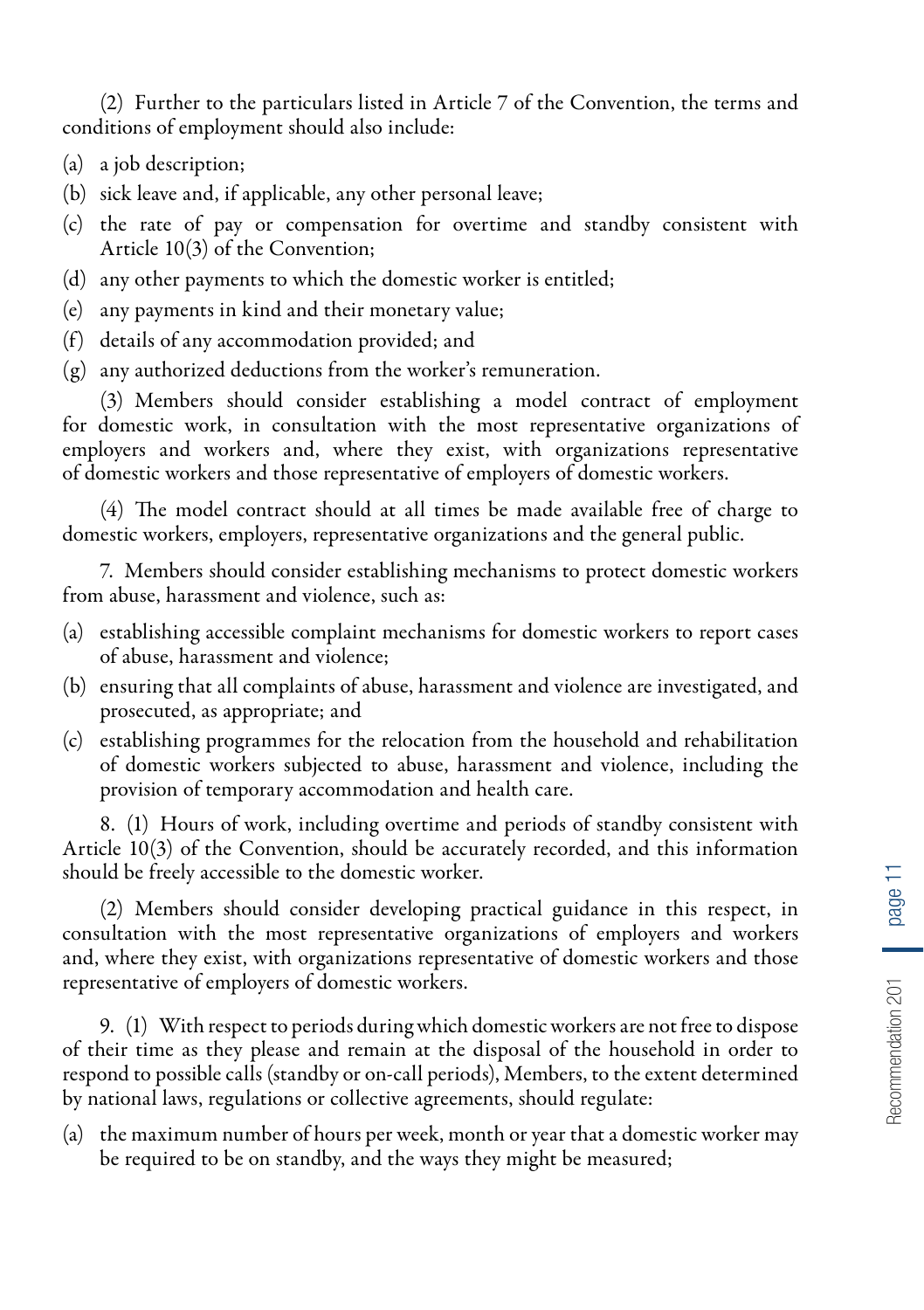- (b) the compensatory rest period to which a domestic worker is entitled if the normal period of rest is interrupted by standby; and
- (c) the rate at which standby hours should be remunerated.

(2) With regard to domestic workers whose normal duties are performed at night, and taking into account the constraints of night work, Members should consider measures comparable to those specified in subparagraph 9(1).

10. Members should take measures to ensure that domestic workers are entitled to suitable periods of rest during the working day, which allow for meals and breaks to be taken.

11. (1) Weekly rest should be at least 24 consecutive hours.

(2) The fixed day of weekly rest should be determined by agreement of the parties, in accordance with national laws, regulations or collective agreements, taking into account work exigencies and the cultural, religious and social requirements of the domestic worker.

(3) Where national laws, regulations or collective agreements provide for weekly rest to be accumulated over a period longer than seven days for workers generally, such a period should not exceed 14 days for domestic workers.

12. National laws, regulations or collective agreements should define the grounds on which domestic workers may be required to work during the period of daily or weekly rest and provide for adequate compensatory rest, irrespective of any financial compensation.

13. Time spent by domestic workers accompanying the household members on holiday should not be counted as part of their paid annual leave.

14. When provision is made for the payment in kind of a limited proportion of remuneration, Members should consider:

- (a) establishing an overall limit on the proportion of the remuneration that may be paid in kind so as not to diminish unduly the remuneration necessary for the maintenance of domestic workers and their families;
- (b) calculating the monetary value of payments in kind by reference to objective criteria such as market value, cost price or prices fixed by public authorities, as appropriate;
- (c) limiting payments in kind to those clearly appropriate for the personal use and benefit of the domestic worker, such as food and accommodation;
- (d) ensuring that, when a domestic worker is required to live in accommodation provided by the household, no deduction may be made from the remuneration with respect to that accommodation, unless otherwise agreed to by the worker; and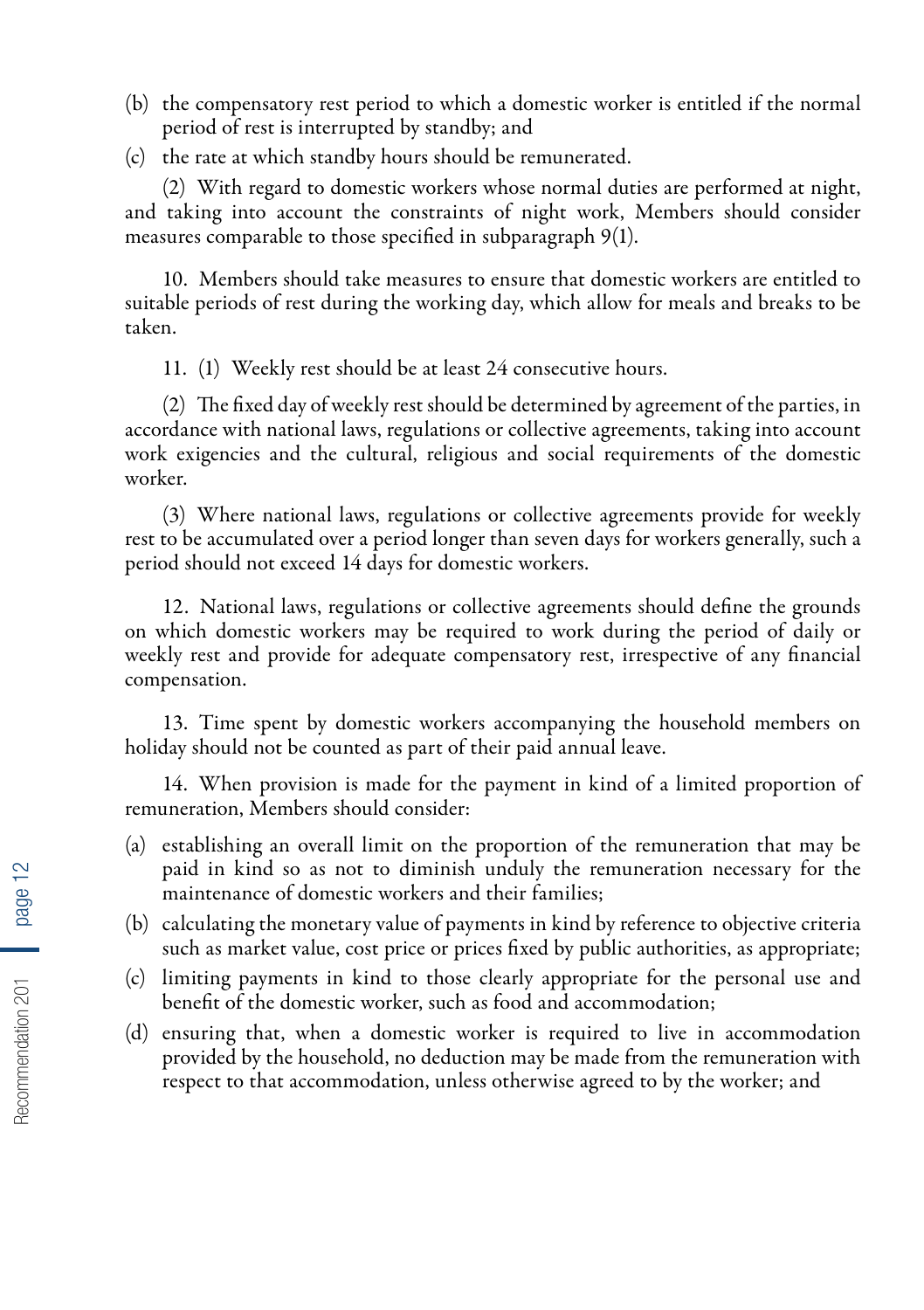(e) ensuring that items directly related to the performance of domestic work, such as uniforms, tools or protective equipment, and their cleaning and maintenance, are not considered as payment in kind and their cost is not deducted from the remuneration of the domestic worker.

15. (1) Domestic workers should be given at the time of each payment an easily understandable written account of the total remuneration due to them and the specific amount and purpose of any deductions which may have been made.

(2) Upon termination of employment, any outstanding payments should be made promptly.

16. Members should take measures to ensure that domestic workers enjoy conditions not less favourable than those of workers generally in respect of the protection of workers' claims in the event of the employer's insolvency or death.

17. When provided, accommodation and food should include, taking into account national conditions, the following:

- (a) a separate, private room that is suitably furnished, adequately ventilated and equipped with a lock, the key to which should be provided to the domestic worker;
- (b) access to suitable sanitary facilities, shared or private;
- (c) adequate lighting and, as appropriate, heating and air conditioning in keeping with prevailing conditions within the household; and
- (d) meals of good quality and sufficient quantity, adapted to the extent reasonable to the cultural and religious requirements, if any, of the domestic worker concerned.

18. In the event of termination of employment at the initiative of the employer, for reasons other than serious misconduct, live-in domestic workers should be given a reasonable period of notice and time off during that period to enable them to seek new employment and accommodation.

19. Members, in consultation with the most representative organizations of employers and workers and, where they exist, with organizations representative of domestic workers and those representative of employers of domestic workers, should take measures, such as to:

- (a) protect domestic workers by eliminating or minimizing, so far as is reasonably practicable, work-related hazards and risks, in order to prevent injuries, diseases and deaths and promote occupational safety and health in the household workplace;
- (b) provide an adequate and appropriate system of inspection, consistent with Article 17 of the Convention, and adequate penalties for violation of occupational safety and health laws and regulations;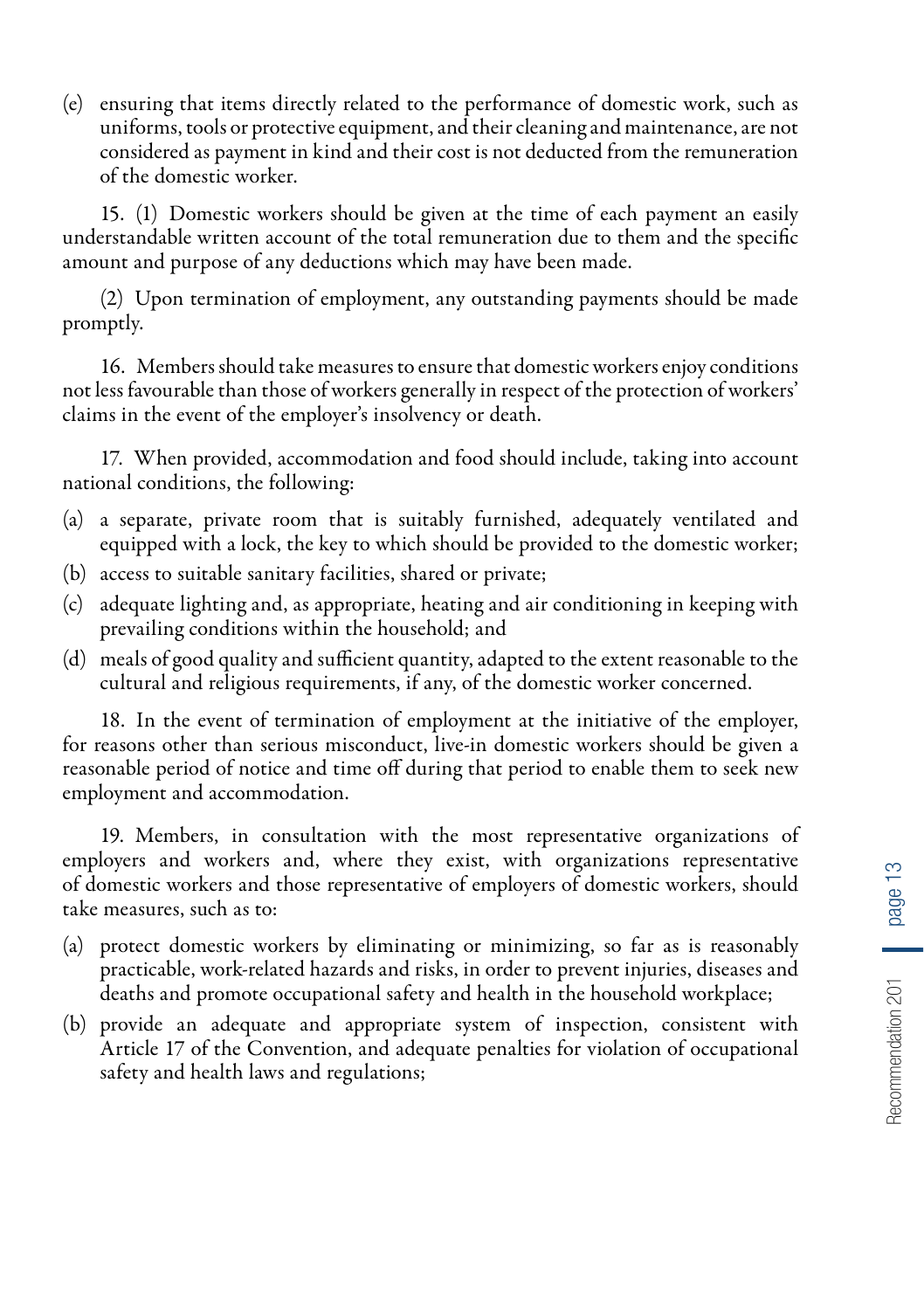- (c) establish procedures for collecting and publishing statistics on accidents and diseases related to domestic work, and other statistics considered to contribute to the prevention of occupational safety and health related risks and injuries;
- (d) advise on occupational safety and health, including on ergonomic aspects and protective equipment; and
- (e) develop training programmes and disseminate guidelines on occupational safety and health requirements specific to domestic work.

20. (1) Members should consider, in accordance with national laws and regulations, means to facilitate the payment of social security contributions, including in respect of domestic workers working for multiple employers, for instance through a system of simplified payment.

(2) Members should consider concluding bilateral, regional or multilateral agreements to provide, for migrant domestic workers covered by such agreements, equality of treatment in respect of social security, as well as access to and preservation or portability of social security entitlements.

(3) The monetary value of payments in kind should be duly considered for social security purposes, including in respect of the contribution by the employers and the entitlements of the domestic workers.

21. (1) Members should consider additional measures to ensure the effective protection of domestic workers and, in particular, migrant domestic workers, such as:

- (a) establishing a national hotline with interpretation services for domestic workers who need assistance;
- (b) consistent with Article 17 of the Convention, providing for a system of pre-placement visits to households in which migrant domestic workers are to be employed;
- (c) developing a network of emergency housing;
- (d) raising employers' awareness of their obligations by providing information on good practices in the employment of domestic workers, employment and immigration law obligations regarding migrant domestic workers, enforcement arrangements and sanctions in cases of violation, and assistance services available to domestic workers and their employers;
- (e) securing access of domestic workers to complaint mechanisms and their ability to pursue legal civil and criminal remedies, both during and after employment, irrespective of departure from the country concerned; and
- (f) providing for a public outreach service to inform domestic workers, in languages understood by them, of their rights, relevant laws and regulations, available complaint mechanisms and legal remedies, concerning both employment and immigration law, and legal protection against crimes such as violence, trafficking in persons and deprivation of liberty, and to provide any other pertinent information they may require.

Recommendation 201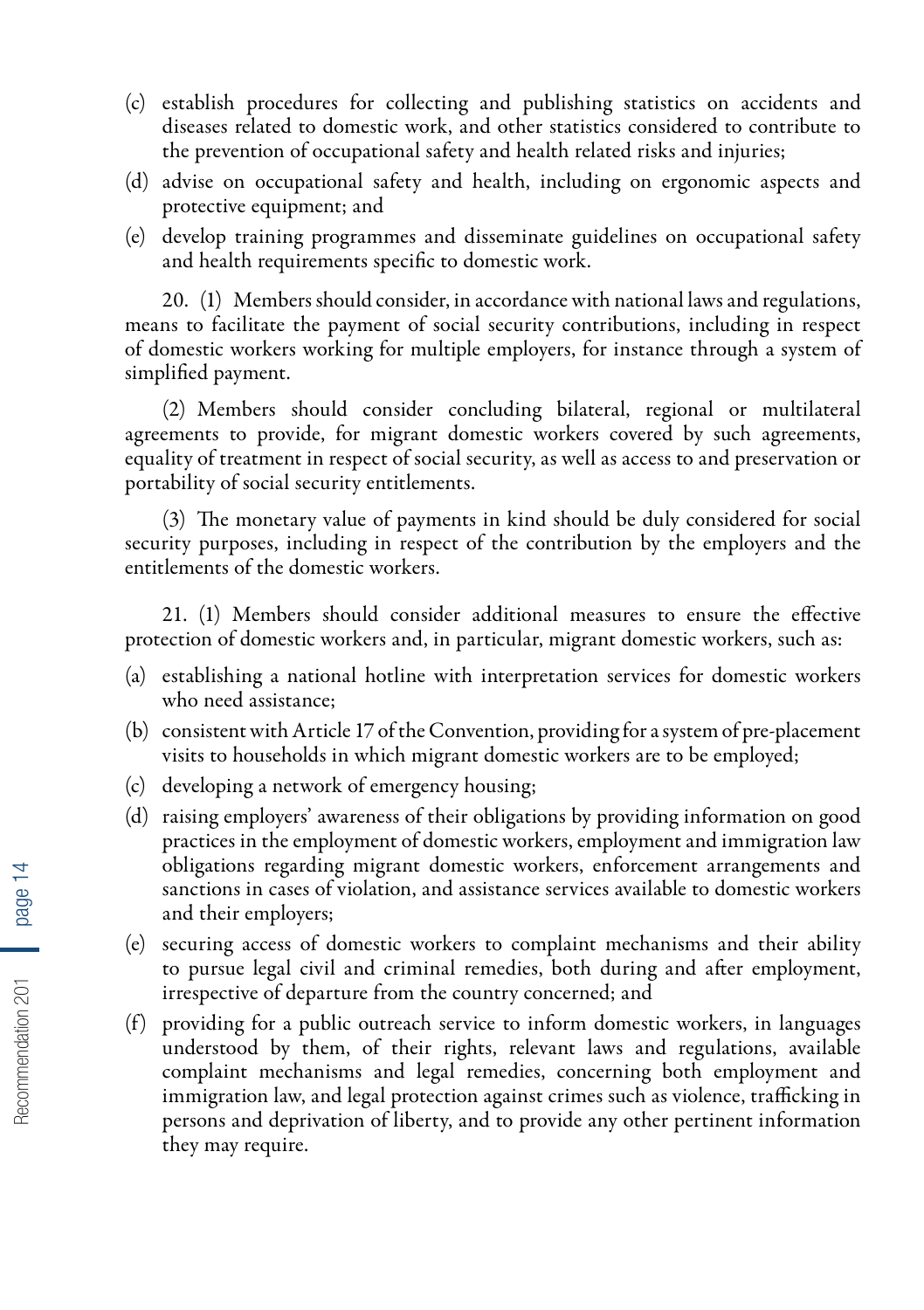(2) Members that are countries of origin of migrant domestic workers should assist in the effective protection of the rights of these workers, by informing them of their rights before departure, establishing legal assistance funds, social services and specialized consular services and through any other appropriate measures.

22. Members should, after consulting with the most representative organizations of employers and workers and, where they exist, with organizations representative of domestic workers and those representative of employers of domestic workers, consider specifying by means of laws, regulations or other measures, the conditions under which migrant domestic workers are entitled to repatriation at no cost to themselves on the expiry or termination of the employment contract for which they were recruited.

23. Members should promote good practices by private employment agencies in relation to domestic workers, including migrant domestic workers, taking into account the principles and approaches in the Private Employment Agencies Convention, 1997 (No. 181), and the Private Employment Agencies Recommendation, 1997 (No. 188).

24. In so far as compatible with national law and practice concerning respect for privacy, Members may consider conditions under which labour inspectors or other officials entrusted with enforcing provisions applicable to domestic work should be allowed to enter the premises in which the work is carried out.

25. (1) Members should, in consultation with the most representative organizations of employers and workers and, where they exist, with organizations representative of domestic workers and those representative of employers of domestic workers, establish policies and programmes, so as to:

- (a) encourage the continuing development of the competencies and qualifications of domestic workers, including literacy training as appropriate, in order to enhance their professional development and employment opportunities;
- (b) address the work–life balance needs of domestic workers; and
- (c) ensure that the concerns and rights of domestic workers are taken into account in the context of more general efforts to reconcile work and family responsibilities.

(2) Members should, after consulting with the most representative organizations of employers and workers and, where they exist, with organizations representative of domestic workers and those representative of employers of domestic workers, develop appropriate indicators and measurement systems in order to strengthen the capacity of national statistical offices to effectively collect data necessary to support effective policymaking regarding domestic work.

26. (1) Members should consider cooperating with each other to ensure the effective application of the Domestic Workers Convention, 2011, and this Recommendation, to migrant domestic workers.

(2) Members should cooperate at bilateral, regional and global levels for the purpose of enhancing the protection of domestic workers, especially in matters concerning the prevention of forced labour and trafficking in persons, the access to social security, the